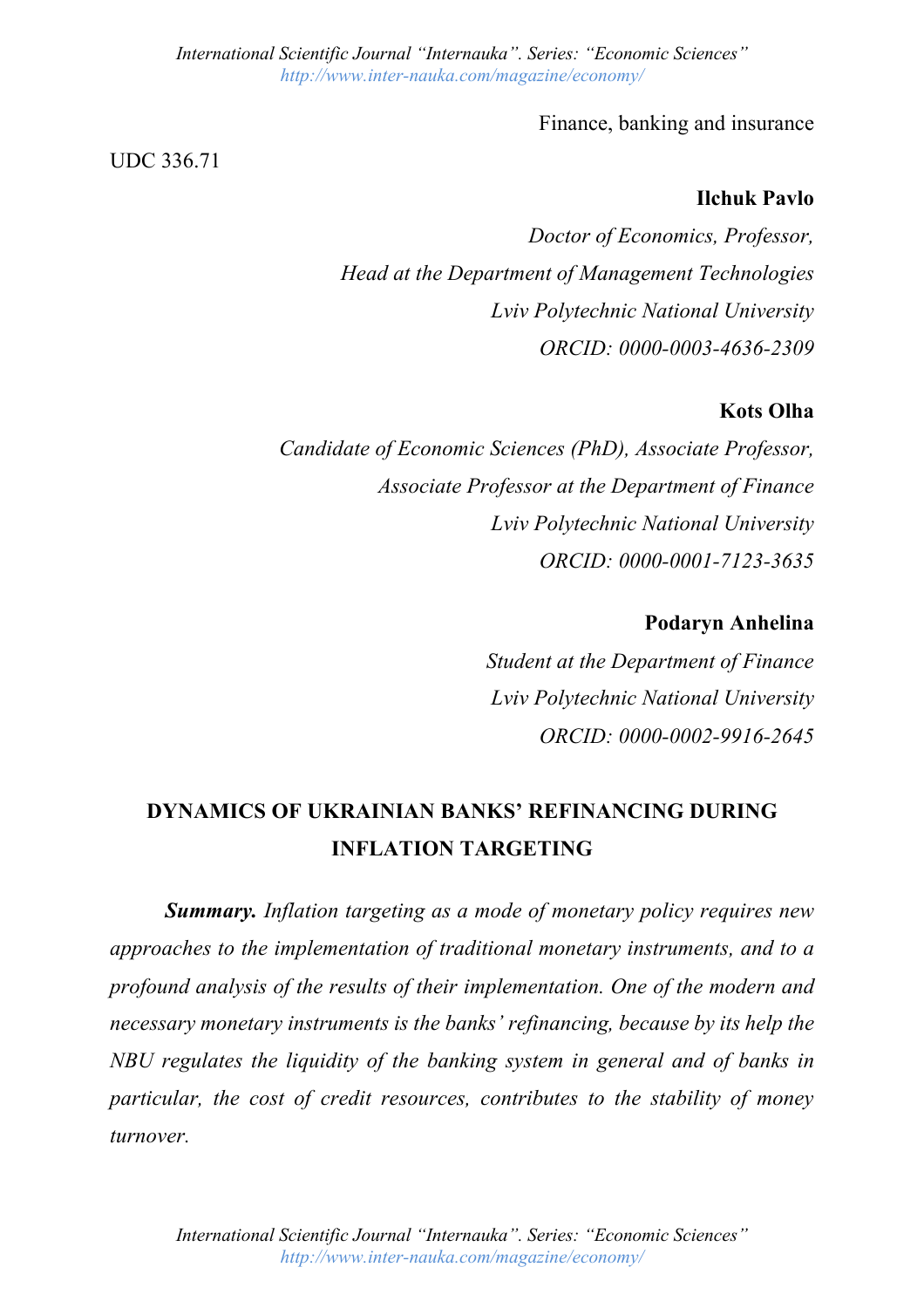*The essence, features and mechanism of refinancing are the subject of research of many scientists, but insufficient attention has been paid to the current conditions (during inflation targeting) of its implementation. The main purpose of the article was to analyze the volumes, cost and structure of the NBU's refinancing operations. In particular, during the research were planned solution of such tasks: detailed review of the regulatory framework and the separation of operations that the NBU assigns to refinancing operations; analysis of the dynamics of interest rates on refinancing operations in the period of inflation targeting; analysis of the dynamics and structure of the NBU's refinancing operations in the period of inflation targeting revealing historical patterns.*

*For the analyzed period there is the tendency to decrease interest rates on the NBU's refinancing operations. This is due to reduction of the NBU's interest rate to which interest rates on refinancing operations are «tied». For the inflation targeting period the largest volume of refinancing was granted to Ukrainian banks in 2018, although, if current dynamics are maintained in 2020, there will be the likelihood of exceeding refinancing at the end of the year. The structure of the NBU's refinancing operations has changed in the direction of dominance of overnight loans in 2018 and 2020. The existing changes in the structure of the NBU's refinancing operations are the sign of the development of this monetary instrument, the change of its priority goals due to changes in the state of the banking system of Ukraine in particular and the economic situation in the country in general.*

*In perspective the main directions of the NBU's refinancing operations perfecting are improvement of the regulatory framework and the mechanism of refinancing for each separate operation; improvement of the monitoring system for the use of credit resource obtained in accordance with refinancing operations for the sake of inhibiting speculative actions in general and on the interbank foreign exchange market in particular.*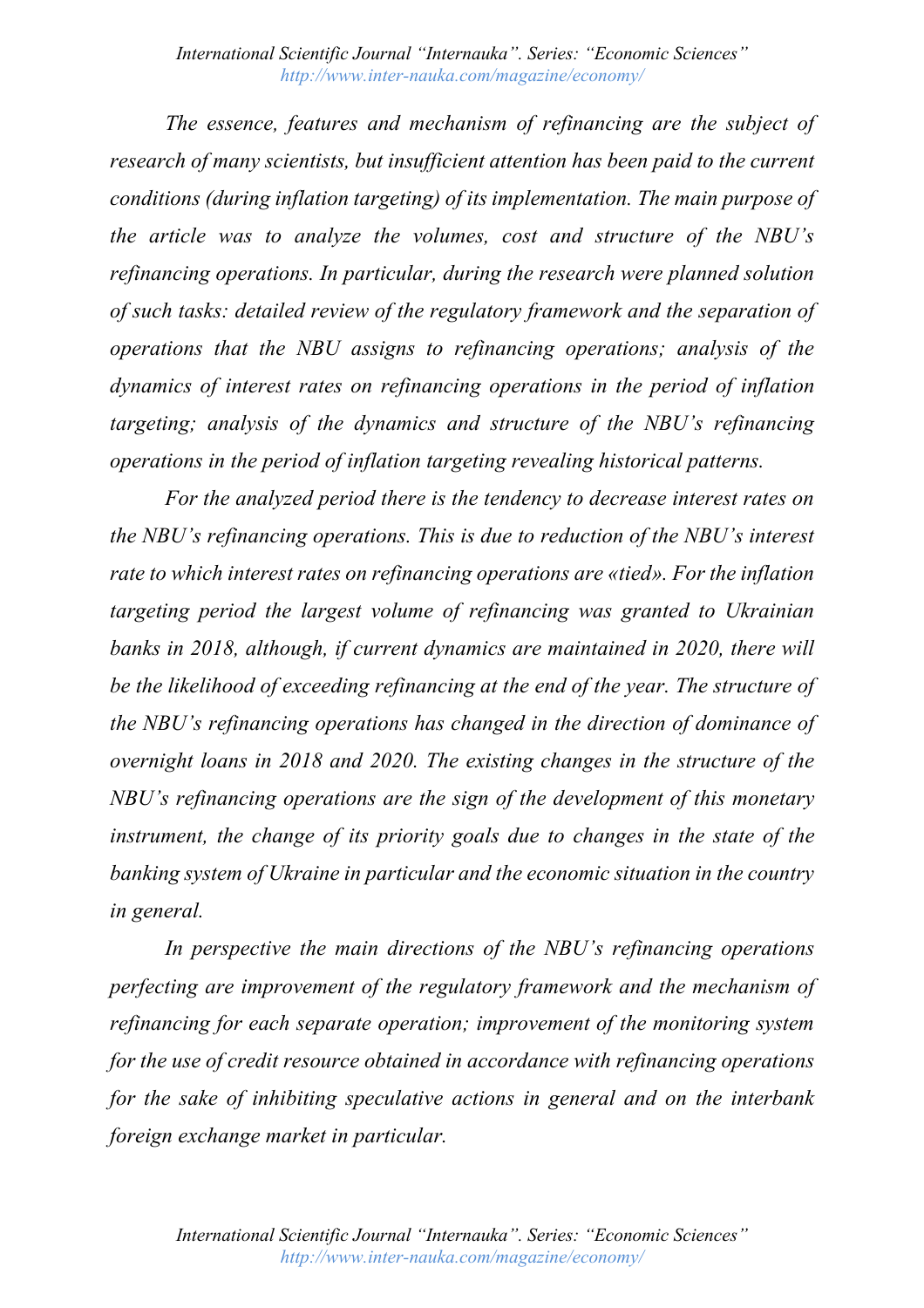*Key words: bank, refinancing, National Bank of Ukraine, inflation targeting, monetary policy*

**Statement of the problem.** Monetary policy as an element of nationwide policy promotes to ensure the stability of the national currency by using various monetary instruments. One of the most modern and necessary monetary instruments is the banks' refinancing by the National Bank of Ukraine (NBU). Using refinancing loans banks can maintain the adequate level of their liquidity and the liquidity of the banking system in general, multiply lending, promote stability providing calculations between business entities, etc. For central banks, refinancing is non-cash issue channel and a means for preventing bank panic. Due to this monetary instrument the NBU as the central bank discloses the function of a lender of last instance.

That is why in the current conditions of socio-economic instability the research of such monetary instrument as refinancing is particularly relevant.

**Analysis of recent researches and publications.** In many aspects the state, problems and mechanisms of refinancing have been highlighted in the works of many scientists. Ye. V. Shepel [10, p. 772-775], S. S. Poliakh [9, p. 24-33], N. P. Shulha [12, p. 78-87] are investigating refinancing. O. M. Kuzmak [7, p. 193-195] investigates refinancing as an effective instrument of money market. V. Shevchuk [11, p. 12-16] reveals the essence and tendencies of development of the refinancing system of Ukrainian banks. The real state of refinancing of the Ukrainian banking system is considered by H. I. Bashnianyn, V. A. Sydorenko and M. B. Liulyk [1, p. 173-177], they assume that refinancing is an effective method of fast-moving support for banks' liquidity, but still not the only source of cheap loans. Similar in its essence is research of L. O. Vdovenko [15, p. 7-17], in which the main problem of the Ukrainian banking system were identified and recommendations for ensuring its stability were proposed. Prospects for modernization of refinancing operations are analyzed by O. V. Metlushko [8, p.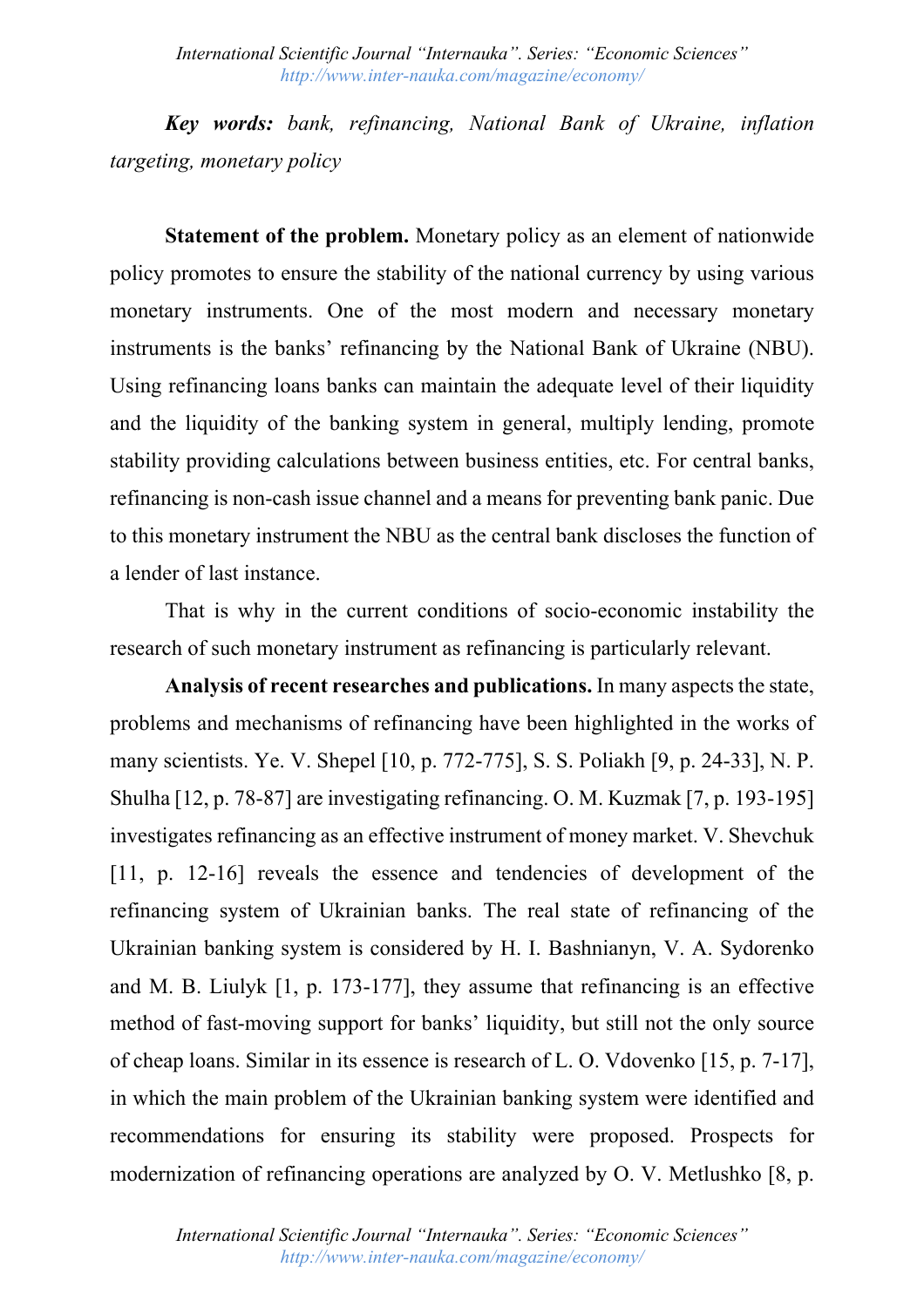131-135], who offered new refinancing scheme without attraction funds from the NBU. The refinancing experience of the world's leading countries is reviewed by M. Ya. Boldin [2, p. 84-94]. S. B. Yehorycheva, S. P. Prasolova [16, p. 249-259] and L. Ya. Bublyk [3, p. 76-81] offer ways to improve the refinancing process after the banking crisis. Own researches [4, 5, 6] are based on analysing the impact of refinancing on Ukrainian macroeconomic indicators, however, no detailed attention has been given to refinancing operations in terms of inflation targeting. So, such research is actual because neither in the scientific literature nor in own researches it hasn't enough attention.

**Formulation purposes of article (problem).** The main purpose of the article is to analyze the volumes, cost and structure of the NBU's refinancing operations. In particular, during the research are planned solutions of such tasks: detailed review of the regulatory framework and the separation of operations that the NBU assigns to refinancing operations; analysis of the dynamics of interest rates on refinancing operations; analysis of the dynamics and structure of the NBU's refinancing operations with revealing historical patterns.

**The main material.** Refinancing is the process of replenishing banks with additional reserves by the NBU on a credit basis secured by certain assets in order to regulate banks' liquidity. The banks are the initiators for implementing this monetary instrument. They address to the central bank in case it is impossible to renew their reserves from other sources [4].

The NBU's refinancing operations have undergone significant changes during inflation targeting. According to the Resolution of the NBU "On approval of the Regulations on application National Bank of Ukraine standard instruments regulation of banking system liquidity" dated September 17, 2015 No. 615, refinancing operations include [13]:

1) regulating and permanent: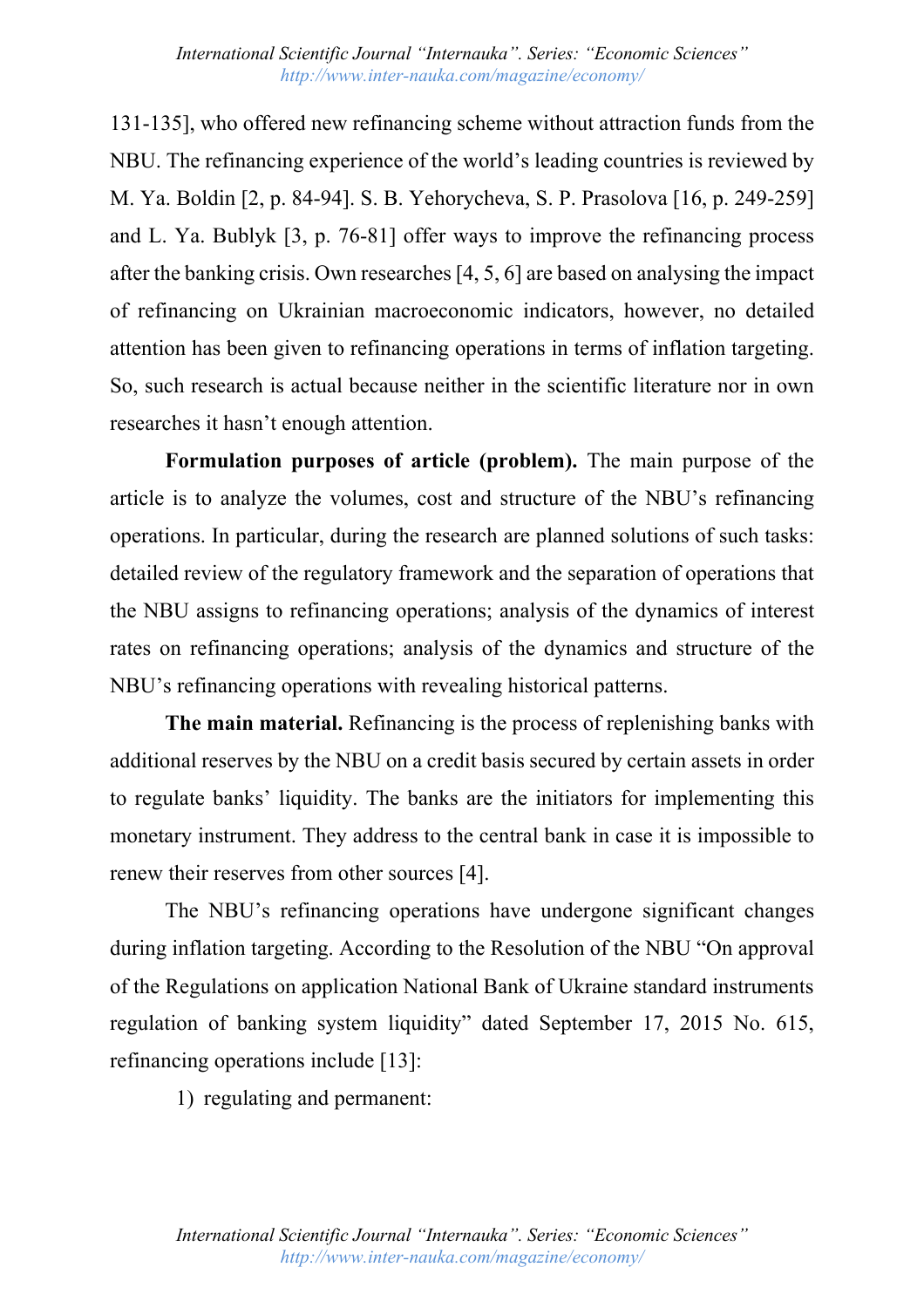- overnight loans refinancing operations, which are carried out by granting loans to banks until the next business day in order to regulate current banks' liquidity;
- weekly tenders refinancing operations, which are carried out by the results of tenders for maintaining liquidity for up to 14 days and for up to 90 days in order to regulate short- and medium-term banks' liquidity;
- 2) regulating and fine-tuning (in addition to regulating and permanent):
- REPO operations the NBU's irregular operations, which are aimed at balancing unexpected fluctuations of banks' liquidity in order to regulate short- and medium-term banks' liquidity;
- extraordinary tenders refinancing operations, which are carried out depending on the market situation (if necessary) in order to regulate short- and medium-term banks' liquidity;
- long-term refinancing refinancing operations, which are aimed at regulation the long-term banks' liquidity (from 1 to 5 years);
- 3) specific:
- emergency support of banks' liquidity (if other tools are already exhausted) – refinancing operations, which are used in order to payment temporary shortage of banks' liquidity that have an impact on the stability of the financial system;
- support of the Deposit Guarantee Fund's liquidity  $-$  refinancing operations, which are used in order to payment temporary shortage of funds of the Deposit Guarantee Fund.

From March 19, 2020 in connection with the COVID-19 pandemic, the NBU began to apply long-term refinancing through stabilization loans by the term of 1 to 5 years, which haven't been used in practice before, although such monetary instrument was provided. However, interest rate dynamics for longterm refinancing is characterized by considerable volatility. The dynamics of interest rates on NBU's refinancing operations are shown in Table 1.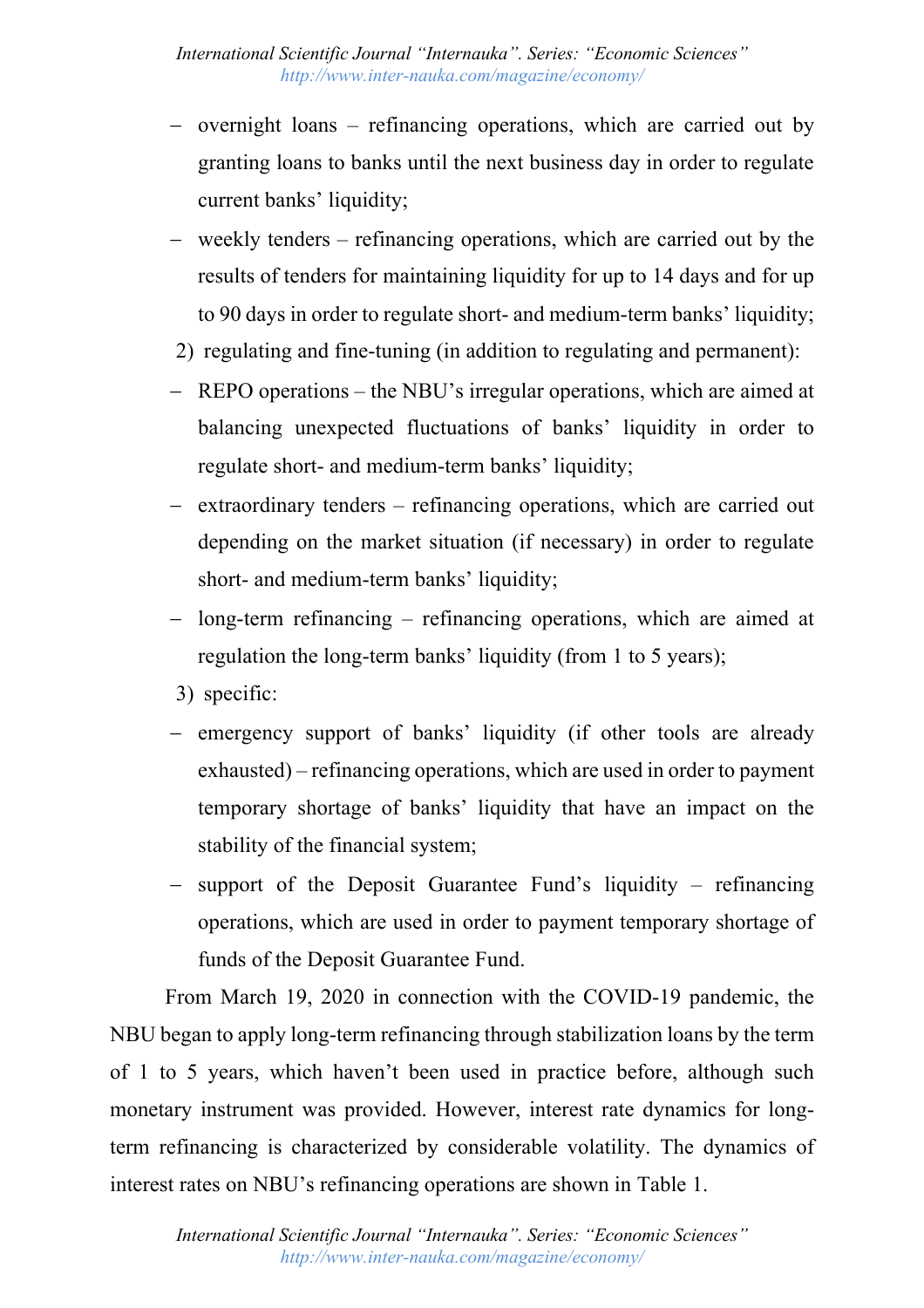*Table 1*

|               | <b>NBU</b> | Weighted        | Including |             |                          |  |
|---------------|------------|-----------------|-----------|-------------|--------------------------|--|
| Period        | interest   | average rate on | Loans by  | Overnight   | Other                    |  |
|               | rate, $\%$ | all loans, $\%$ | tender, % | loans, $\%$ | mechanisms, %            |  |
| 2016          | 14.0       | 17.36           | 17.73     | 18.55       | 16.0                     |  |
| 2017          | 14.5       | 15.92           | 15.72     | 16.03       | $\overline{a}$           |  |
| 2018          | 18.0       | 19.22           | 19.65     | 19.12       | -                        |  |
| 2019          | 13.5       | 18.35           | 17.50     | 19.71       | -                        |  |
| 2020 January  | 11.0       | 12.91           | 12.64     | 13.00       |                          |  |
| 2020 February | 11.0       | 11.96           | 11.00     | 13.00       | $\overline{\phantom{a}}$ |  |
| 2020 March    | 10.0       | 11.00           | 10.00     | 12.00       | ۰                        |  |

**Dynamics of interest rates on NBU's refinancing operations for 2016-2020**

*Source:* compiled by authors according to [14]

During the analyzed period, which directly reflects the period of inflation targeting practical implementation in Ukraine, there is the tendency to decrease interest rates on NBU's refinancing operations. This is due to reduction of the NBU's interest rate to which interest rates on refinancing operations are «tied». The reduction of the interest rate stimulates the banking business and the economic growth of the country, because there is the direct correlation between the cost of credit resources offered by the NBU for banks and credit resources offered by banks for economic entities. Despite the expansion COVID-19 on the territory of Ukraine from March 2020 the NBU henceforth expects to reduce the interest rate to 7% by the end of 2020 [14].

The dynamics and structure of NBU's refinancing operations are shown in Table 2.

*Table 2*

| Period     | Total loans, | Loans by                           | Share of loans | Overnight      | Share of  |
|------------|--------------|------------------------------------|----------------|----------------|-----------|
|            | million      | tender, million<br>by tender, $\%$ |                | loans, million | overnight |
|            | <b>UAH</b>   | <b>UAH</b>                         |                | <b>UAH</b>     | loans, %  |
| 2016       | 51,265.3     | 32,377.7                           | 63.2           | 18,393.7       | 35.9      |
| 2017       | 41,258.9     | 12,799.3                           | 31.02          | 22,933.2       | 55.6      |
| 2018       | 181,172.8    | 36,568.5                           | 20.2           | 144,604.3      | 79.8      |
| 2019       | 102,037.5    | 62,731.1                           | 61.5           | 39,274.8       | 38.5      |
| 31.03.2020 | 52,944.9     | 18,286.8                           | 34.5           | 34,658.1       | 65.5      |

**Dynamics and structure of NBU's refinancing operations for 2016-2020**

*Source:* compiled by authors according to [14]

*International Scientific Journal "Internauka". Series: "Economic Sciences" http://www.inter-nauka.com/magazine/economy/*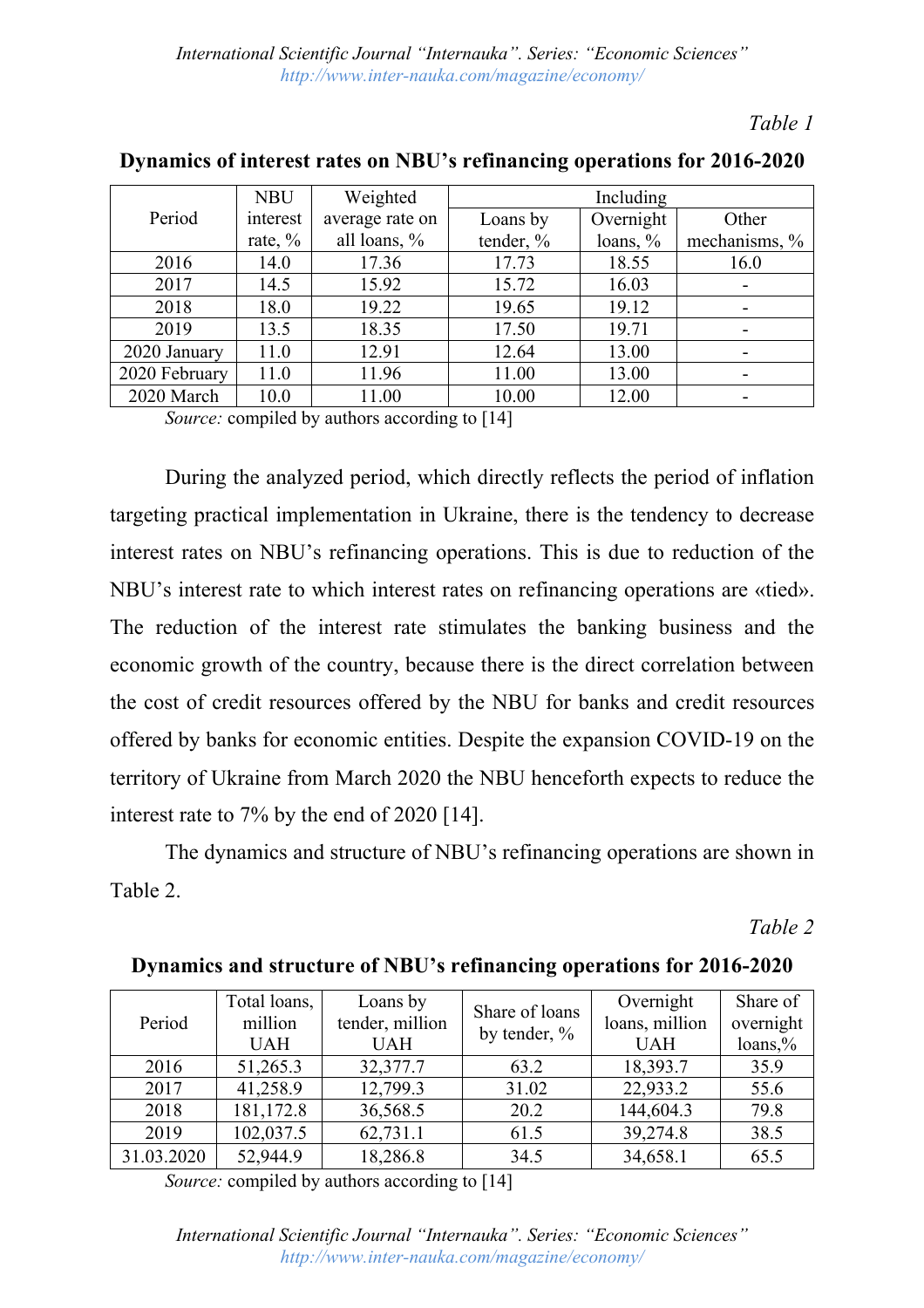As we can see, during inflation targeting the largest volume of refinancing was granted to Ukrainian banks in 2018, although, if current dynamics are maintained in 2020, there will be the likelihood of exceeding refinancing at the end of the year. The structure of refinancing operations in 2018 and 2020 is also similar (unlike the other analyzed years). Considering that 2018 is characterized by restrictive monetary policy and effective banking, we can expect the similar situation in 2020.

According to the NBU's data in 2018 five banks received refinancing loans by the term more than 30 days, namely: JSB «UKRGASBANK» – 6,000 million UAH, JSC «Ukreximbank» – 2,900 million UAH, PJSC CB «PRIVATBANK» – 2,300 million UAH, JSC «ALFA-BANK» – 835 million UAH, Joint-stock bank «Pivdennyi» – 480 million UAH. The total amount of refinancing received by the five banks amounted to 12,515 million UAH (6.91%) [14].

During 2016-2018 the NBU increased interest rate and realized restrictive monetary policy. At the same time the overall amount of credit resources was decreasing, as lending was much more risky. In 2019 the NBU's interest rate began to decline, as the tempo of inflation slowed and the macroeconomic situation in Ukraine became better. Even in COVID-19 spread (that most likely will lead to a new economic crisis not only in Ukraine but in the world too) the NBU continues to make monetary policy more expansive, although it is not excluded that macroeconomic forecasts will change soon and the NBU's monetary policy will also change.

It should be noted that banks don't always use refinancing loans effectively and by appointment, and involve them in speculative transactions in the interbank foreign exchange market, that increases the hryvnia devaluation [6, p. 819-822].

The dynamics of the share of loans by tender and overnight loans is interesting. In particular, if in 2016 the share of loans by tender was 63.2% and overnight loans – 35.9%, then in 2018 the shares were respectively 20.2% and 79/8%. This is explained by the fact that banks needed additional funds to ensure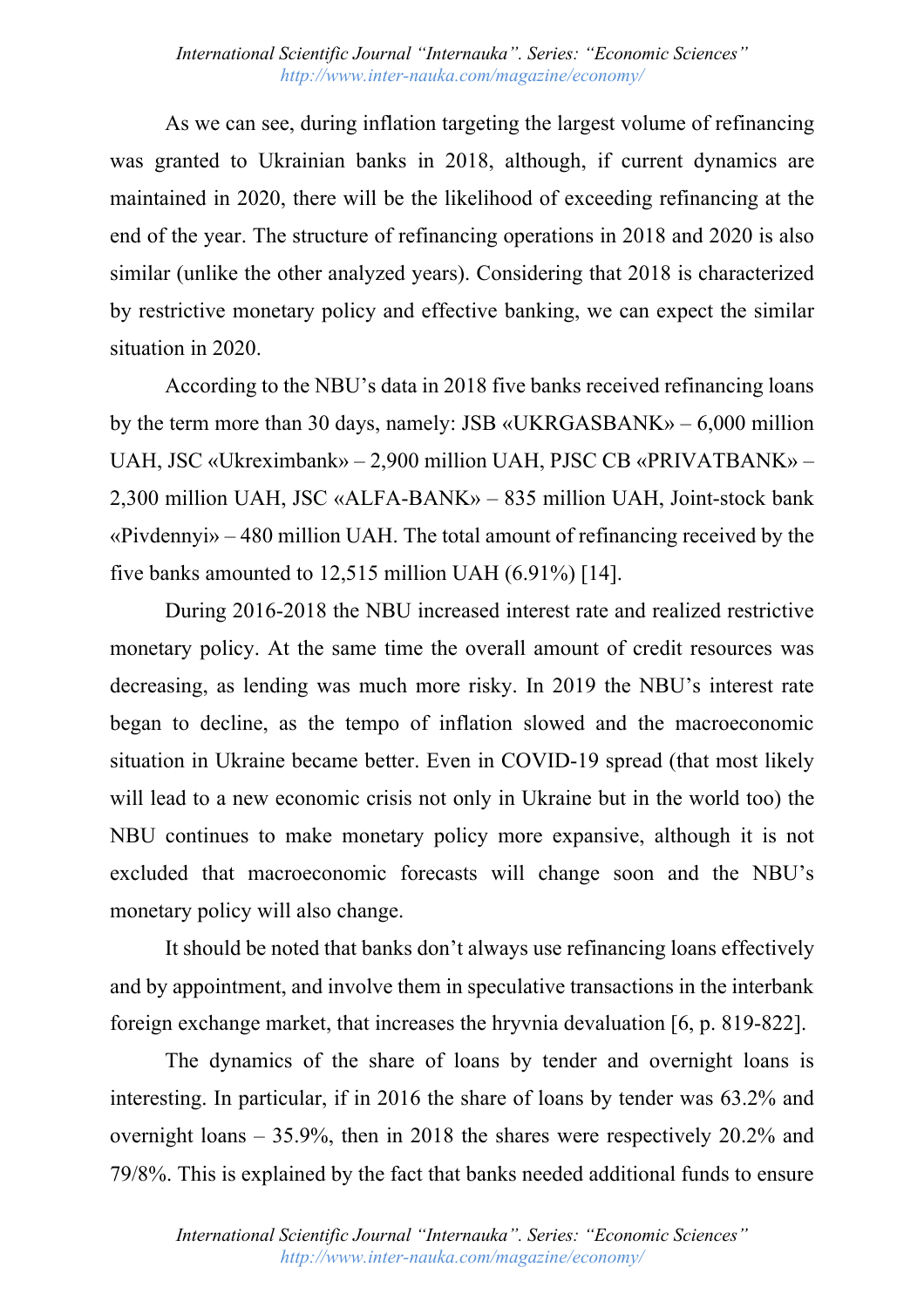current liquidity and comply with the NBU's standards. The existing changes in the structure of the NBU's refinancing operations are the sign of this monetary instrument development, of changes in its priority goals due to changes in the state of the Ukrainian banking system in particular and the economic situation in the country in general.

**Conclusions.** According to the research results we can conclude that the NBU has the powerful toolkit for refinancing operations, but its practical implementation has some disadvantages. In perspective the main directions of the NBU's refinancing operations perfecting are improvement of the regulatory framework and the mechanism of refinancing for each separate operation; improvement of the monitoring system for the use of credit resource obtained in accordance with refinancing operations for the sake of inhibiting speculative actions in general and on the interbank foreign exchange market in particular. After all, in the conditions of floating exchange rate and unstable economic situation, there are all opportunities for additional incomes through currency speculation.

**Insights from this study and perspectives for further research in this direction.** In future researches it is advisable to focus on alternative methods of banks' financing, in particular, without the NBU's participation, and on developing a model of effective refinancing that considers both the benefits for banks and the economy in general.

## **References**

- 1. Bashnianyn, H. I., Sydorenko, V. A. and Liulyk, M. B. (2012), "Problems of refinancing of banks in the post-crisis period" // Naukovyj visnyk NLTU Ukrainy. Vol. 22.12. PP. 173-177.
- 2. Boldin, M. Ya. (2017), "Experience of leading countries in refinancing banking systems (eg USA, Canada, Japan and PRC)" // Visnyk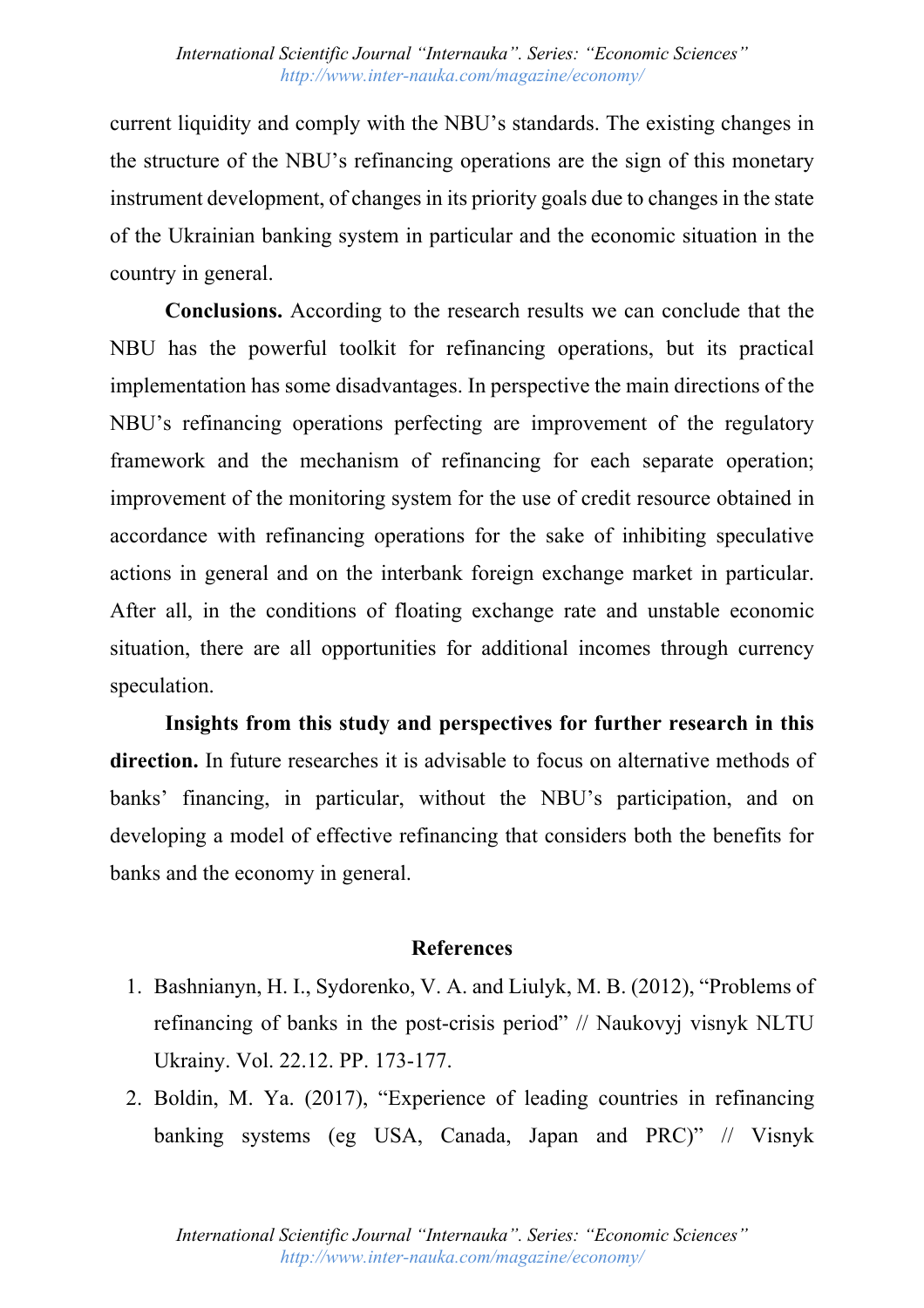Chernivets'koho fakul'tetu Natsional'noho universytetu "Odes'ka iurydychna akademiia". Vol. 2. PP. 84-94.

- 3. Bublyk, L. Ya. (2017), "Trends in the development of the refinancing process of the banking system as a key instrument of state regulation of credit services in Ukraine" // Investytsii: praktyka ta dosvid. No. 23. PP. 76-81.
- 4. Ilchul, P. and Kots, O. (2019), "Refinancing operations: evolution of the role and identification of the influence on the Ukrainian banking system liquidity" // Proceedings of the 6th International Conference on Strategies, Models and Technologies of Economic Systems Management (SMTESM 2019), Khmelnytskyi National University, Khmelnytskyi, Ukraine, October 4-6 2019. URL: https://doi.org/10.2991/smtesm-19.2019.13.
- 5. Ilchul, P. and Kots, O. (2019), Nexus between monetary instruments and Ukrainian economy indicators // Publisher "Novyi Svit – 2000", Lviv, Ukraine.
- 6. Kots, О. О., Havdo, R. O. and Pistun, Kh. I. (2016), "Investigation of banks' refinancing impact on their activity indicators" // Hlobal'ni ta natsional'ni problemy ekonomiky: elektronne naukove vydannia. Vol. 10. PP. 819-822.
- 7. Kuzmak, O. M. (2014), "Refinancing as an effective instrument of the Ukrainian monetary market" // Innovatsijna ekonomika. No. 3. PP. 193-195.
- 8. Metlushko, O. V. (2014), "Modernization of bank refinancing operations as a factor in stabilizing the financial and credit sector" // Naukovi zapysky Natsional'noho universytetu "Ostroz'ka akademiia". Vol. 25. PP. 131-135.
- 9. Poliakh, S. S. (2016), "The effectiveness of the refinancing mechanism in a crisis of the banking system" // Finansovyj prostir. No. 2(22). PP. 24-33.
- 10.Shepel, Ye. V. (2015), "Refinancing as one form of support for Ukrainian banks' liquidity" // Hlobal'ni ta natsional'ni problemy ekonomiky. No. 7. PP. 772-775.
- 11.Shevchuk, V. (2016), "Trends of refinancing of Ukrainian banks" // Ekonomist. No. 3. PP. 12-16.